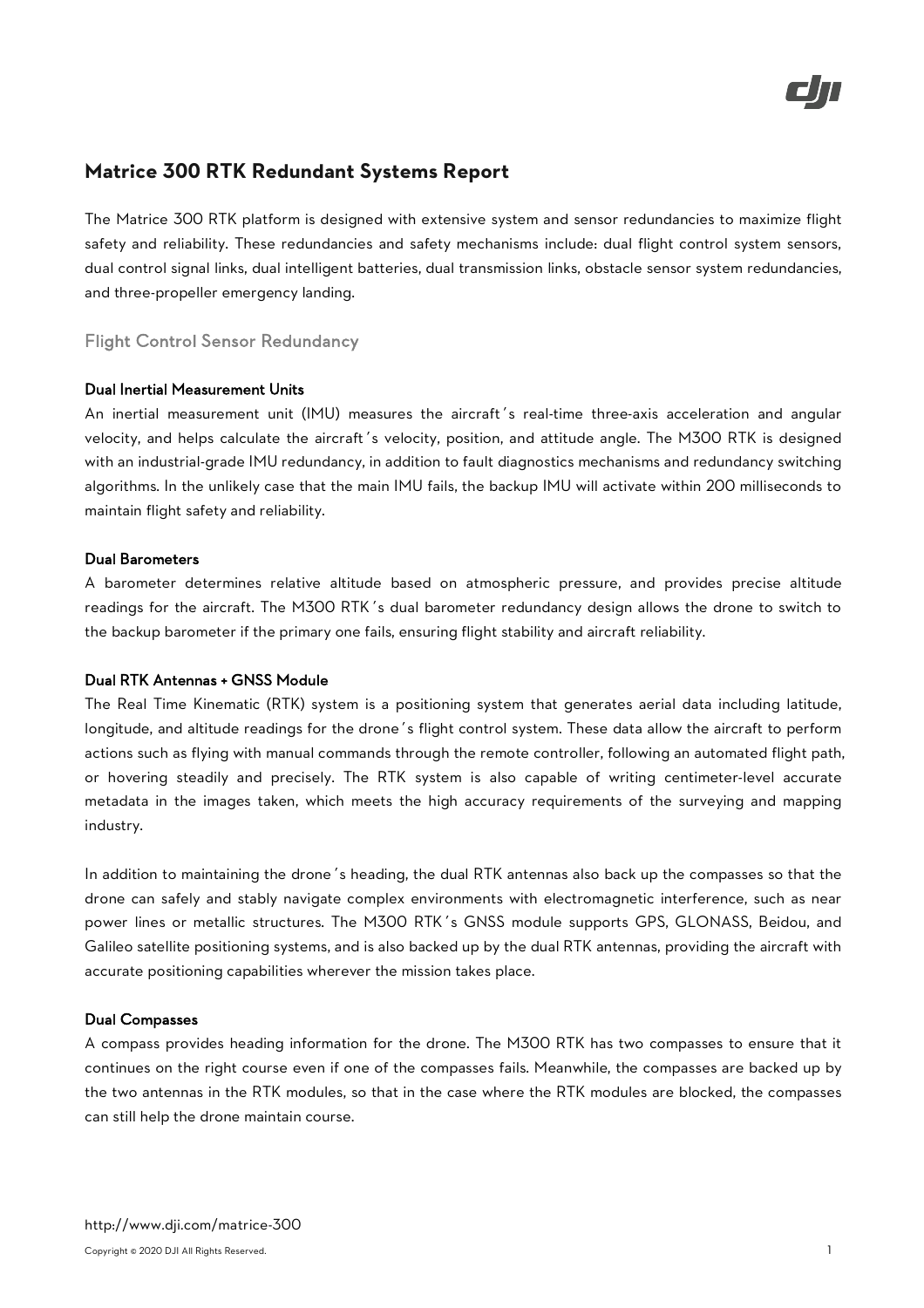

#### Six Pairs of Vision Sensors

The vision sensor pairs provide binocular machine vision, which senses changes in the aircraft's position and attitude, visually positioning the aircraft while helping it sense obstacles. If one or more of the sensor pairs are down, the ToF sensors and the remaining vision sensors can still keep the drone functioning safely.

Obstacle Sensing Range: Forward / Backward / Left / Right: 0.7 - 40 m Upward / Downward: 0.6 - 30 m

## Six Infrared ToF Sensors

Infrared ToF sensors resolve the distance to an object using time-of-flight techniques, measuring the round trip time of an infrared light signal. The M300 RTK is equipped with ToF sensors that provide real-time information on the surroundings of all six sides of the aircraft. When operated at night or in lowlight conditions, and if the vision system is out of commission, the drone can still rely on the ToF sensors to maintain obstacle sensing abilities.

Obstacle Sensing Range: 0.1 - 8 m FOV 30°

The vision and ToF sensor systems back each other up in all 6 directions, so that even if the vision system is unavailable in dark places, the ToF sensors can provide the drone with enough information to steer clear of obstacles.

#### Auxiliary Lights

The 60 Hz auxiliary lights on the top and bottom of the aircraft have a 5-meter effective distance. When enabled, they will be turned on automatically in suboptimal lighting conditions so that the vision sensor system can continue working.

# Control Signal Redundancy

Pulse width modulation (PWM) signals are used by default for communication between the flight control system and the Electric Speed Controller system. In the highly unlikely case that they become unavailable, the universal asynchronous receiver-transmitter (UART) communication link will take over to keep the critical control signals stable and secure.

# Dual Intelligent Batteries

The M300 RTK is powered by two batteries, each with a capacity of 5,935 mAh, a voltage of 52.8 V, and a maximum charging power of 470 W. They ensure that even if there are issues with one battery during flight, the other one can help the aircraft return and land safely.